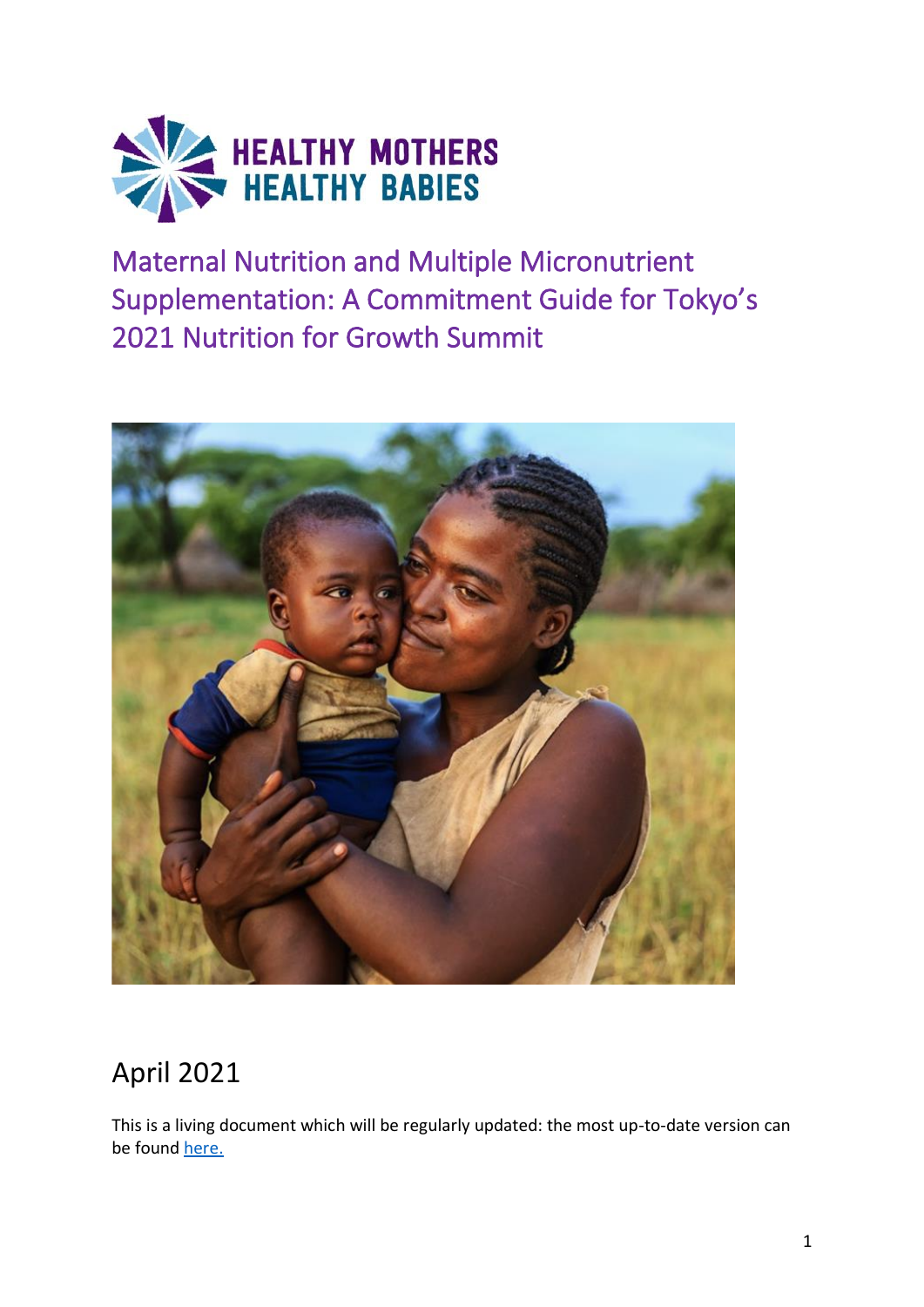#### **1. The U.N. Year of Action on Nutrition**

In December 2021, the spotlight will be on the Olympics in Tokyo – and under the auspices of the Olympic Games, the Nutrition For Growth Summit (N4G) will take place. This highlevel event, hosted by the Government of Japan, will celebrate the N4G commitments made throughout the year and announce final financial and policy commitments, looking ahead to 2030. The Summit outcomes will be enshrined in the 2021 Compact designed to accelerate the achievement of the objectives of the U.N. Decade of Action on Nutrition and the SDGs.

The Government of Japan has outlined three core areas for commitment making at N4G:

- 1. Integrating nutrition into Universal Health Coverage (UHC).
- 2. Transforming the food system to promote safe, sustainable, and healthy foods to support people and planet.
- 3. Effectively addressing malnutrition in fragile and conflict affected contexts and supporting resiliency.

Each of these three areas are supported by two cross-cutting themes:

- **Data:** "Promoting data-driven accountability because better data, measurement, and accountability is essential to facilitate more effective commitments to nutrition and to drive equitable progress to leave no one behind" (Government of Japan, 2019)<sup>1</sup>.
- **Financing:** "Securing significant increases in domestic finances and other, innovative financing are central to the Compact" (Government of Japan, 2019).

Within this overarching framework, there are many and varied opportunities for commitmentmaking related to maternal nutrition and, in particular, to accelerate the effective use of Multiple Micronutrient Supplementation (MMS) for women during their pregnancy. Collectively, within the Maternal Nutrition and Maternal Health communities, we have a unique opportunity to engage various constituencies and bring more energy and momentum to the N4G process.

The wellbeing of women and their children is essential to the strength of families, communities, and nations. Failing to invest in maternal nutrition, will ultimately hinder economic and social progress<sup>2</sup>. Good maternal nutrition begins at birth, continues into adolescence and enables a woman to transition healthily into adulthood – and later, motherhood if she chooses. Children who remain well-nourished have up to an 18-point higher  $IQ^3$ . For girls, this creates a positive cycle of staying in school, marrying later and having higher earning potential<sup>4</sup>. As the Global Nutrition Report and 1,000 Days have highlighted – 'nutrition interventions are an underleveraged [tool in the fight for women's rights'.](https://thousanddays.org/resource/nourishing-gender-equality/)

On the other side of this cycle are the adverse consequences of poor nutrition during pregnancy and lactation. The impacts of poor maternal nutrition are wide ranging, particularly in low- and middle-income countries (LMICs), and include maternal anemia, and negative pregnancy and infant outcomes - such as: low birth weight, small for gestational-age, pre-term birth, and infant mortality. MMS during pregnancy has proven to play a long-term role in childhood development and cognition, showing a greater impact than Iron Folic Acid (IFA) on

<sup>3</sup> https://www.ncbi.nlm.nih.gov/pmc/articles/PMC3796166/

<sup>1</sup> *The Tokyo Nutrition For Growth Commitment-making Guide* (2019), https://nutritionforgrowth.org/wpcontent/uploads/2021/04/CommitmentGuide\_4.6.21.pdf.

<sup>2</sup> Halim, N., Spielman, K. & Larson, B. The economic consequences of selected maternal and early childhood nutrition interventions in low- and middle-income countries: a review of the literature, 2000—2013. *BMC Women's Health* **15,** 33 (2015). https://doi.org/10.1186/s12905-015-0189-y

<sup>4</sup> Global Nutrition Report (2020); https://globalnutritionreport.org/blog/why-tackling-malnutrition-matters-womensempowerment/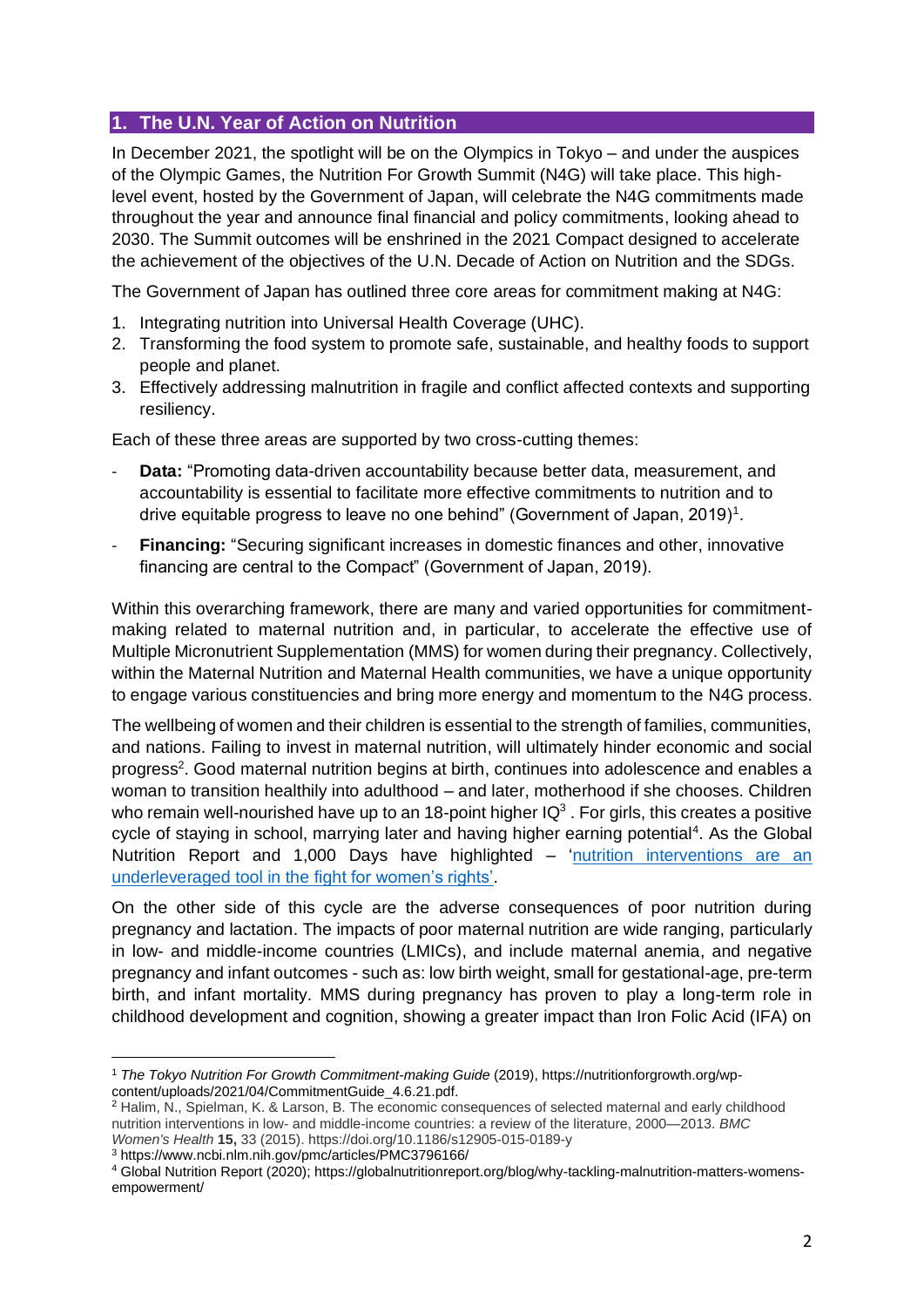child cognition<sup>5</sup>. Better maternal nutrition requires a combination of food and health system interventions and strong social protection to ensure that all women are supported to meet the nutritional requirements of pregnancy and lactation. Considerable new and targeted investment is needed to overcome global inequity in access to maternal health services and to ensure that all women can have diverse and nutritious diets.

Investments are also urgently needed in interventions to promote women's empowerment within her home, within her workplace, and to enable her to have greater economic and earning opportunities. The U.N. Year of Action on Nutrition is a chance to shine a light on women's rights to health and nutrition – and the wider factors underlying poor maternal nutrition – both as an innate human right itself, and in context of COVID-19 recovery plans. Around the world, the pandemic has exacerbated underlying structural inequity – creating more hunger and nutrition insecurity for vulnerable women, men, adolescents, infants and children.

Around the world, women are care takers. Often, they are also the food producers, making up 43 percent of the agricultural workforce in developing countries and two thirds of agricultural farmers in South Asia.<sup>6</sup> Given the social and economic impacts of COVID-19, in addition to escalating shocks caused by the climate crisis, women around the world are facing additional stresses affecting their resilience. The burden of care - for the ill, for shelter, for water, for food on the table, often lie on a woman's shoulders, and in times of crisis, these burdens are growing. Within broader commitment-making efforts for COVID-19 recovery plans, food systems and nutrition this year, investments to protect women's health and improve their resilience need to be recognised for their multiplying effect on the resilience of communities.

Over the course of 2021, further engagement between HMHB Consortium members and stakeholders will be important in prioritizing and aligning actions to ensure commitments to support strengthened maternal nutrition interventions. Within this broader narrative, there will be opportunities to promote micronutrient supplementation and nutrition counselling, through a strengthened ANC platform. The investment case for MMS is clear – it is one of the world's most cost-effective interventions, shown to impact on nutrition, health and birth outcomes for women and children around the world (The Lancet Maternal and Child Undernutrition Progress Report, 2021)<sup>7</sup>. Commitments in support of MMS can ultimately accelerate efforts towards select WHA 2025 targets and improve maternal and child nutrition.

*Commitments are encouraged to be SMART: Specific, Measurable, Achievable, Relevant, and Time bound.* Commitments must all abide by The N4G Principles of Engagement to ensure a credible and transparent process (see Annex A). In addition, in order to qualify for registration, each commitment must align with national priorities and be reported in the annual Global Nutrition Report.

For more guidance on the criteria for making a pledge refer to the [Tokyo Nutrition For](https://nutritionforgrowth.org/wp-content/uploads/2019/12/Nutrition-for-Growth-2020-DRAFT-Commitment-Guide.pdf)  [Growth Commitment-making Guide.](https://nutritionforgrowth.org/wp-content/uploads/2019/12/Nutrition-for-Growth-2020-DRAFT-Commitment-Guide.pdf) The Tokyo Nutrition For Growth [Vision and Roadmap](https://nutritionforgrowth.org/wp-content/uploads/2019/12/Nutrition-for-Growth-2020-Vision-and-Roadmap.pdf) provides a roadmap of events and Summit processes ahead of December 2021. Section 2, below, provides example commitments that can advance maternal health, with examples for MMS related pledges, per constituency group. Section 3 provides guidance on the

<sup>5</sup> *Maternal multiple micronutrient supplementation and other biomedical and socioenvironmental influences on children's cognition at age 9-12 years in Indonesia: follow up of the SUMMIT randomised trial (2017),* The Lancet Global Health; [https://pubmed.ncbi.nlm.nih.gov/28104188/.](https://pubmed.ncbi.nlm.nih.gov/28104188/)

<sup>6</sup> Oxfam https://www.oxfam.org/en/empowering-women-farmers-end-hunger-and-poverty

<sup>7</sup> *The Lancet Maternal and Child Undernutriton Progress Report* (2021);

https://www.thelancet.com/series/maternal-child-undernutrition-progress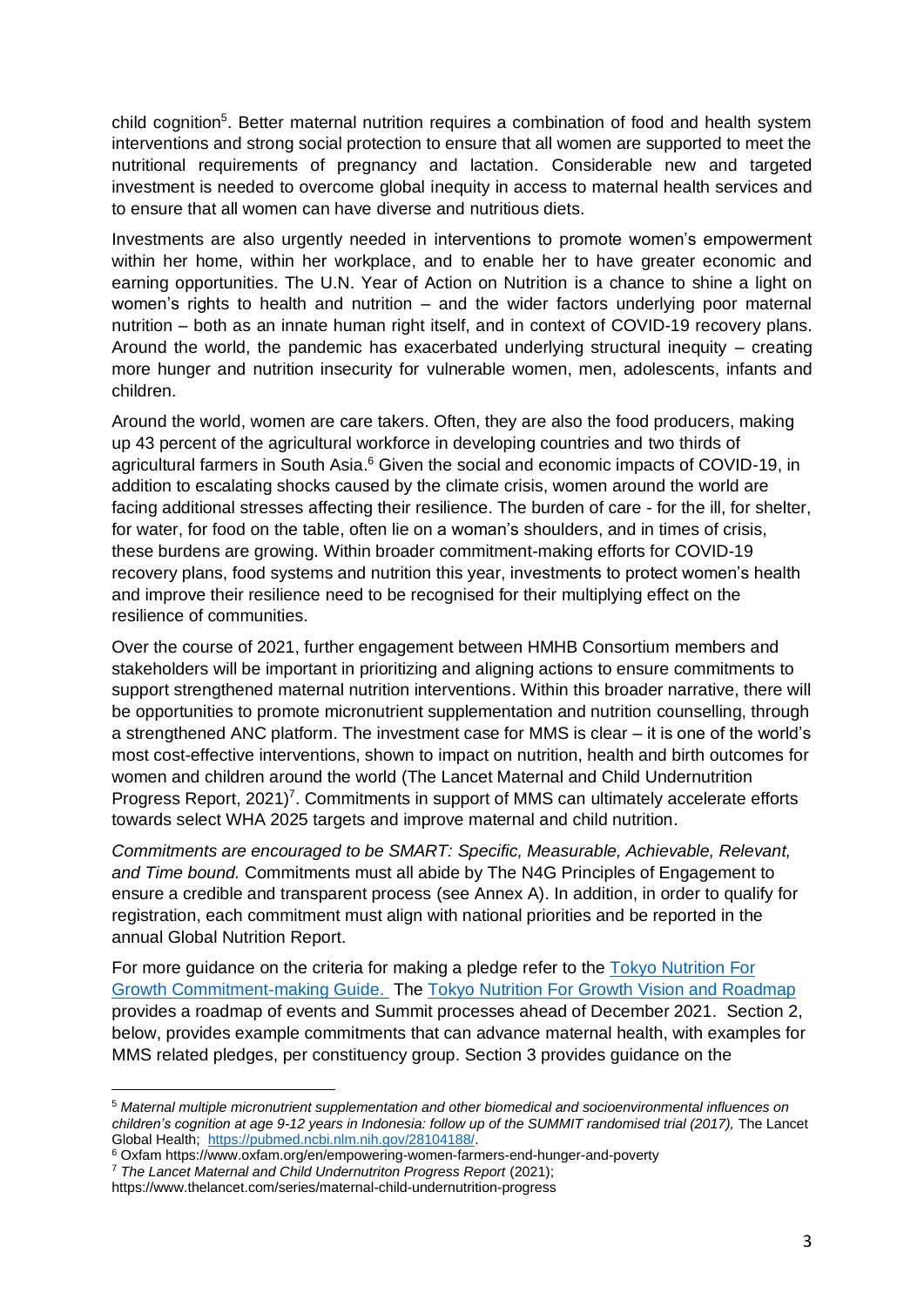commitment-making process. For additional support, you can contact the HMHB secretariat any time at: [HMHB@micronutrientforum.org](mailto:HMHB@micronutrientforum.org)

## **2. Example SMART Pledges to Advance Maternal Nutrition and MMS**

## Domestic Governments – Ministries of Health, Finance, Gender and Social Welfare, and Agriculture *Commitment Type*  Maternal nutrition indicators and indicators for targeted interventions such as MMS delivery, are streamlined into national action health plans, policies and frameworks and/or into Universal Health Coverage. In order to be considered SMART the policy will need to align with key sectors, include coverage targets (including to reach the most vulnerable), over corresponding timeframes. Maternal nutrition and MMS policies, plans and programmes are costed in national health budgets. *Policy Financial* Plans and policies to increase the capacity of frontline workers on maternal nutrition interventions, in particular MMS implementation and nutrition counselling for pregnant women. *Policy/ Operational* Maternal nutrition is integrated into national COVID-19 recovery and response planning. Budget lines are earmarked for nutrition sensitive and specific interventions, as well as broader interventions to promote women's empowerment and income generation. *Policy/Operational* Commit to jointly undertake multi-sector needs analysis in humanitarian response and to include wider measures of need and progress for women's health and nutrition, for example commitments to measure minimum dietary diversity for women. *Policy* Develop and launch an integrated communication plan to promote maternal nutrition. *Policy/ Operational*  Make treatment services an integral part of essential health packages. Targets to include number of people treated and reached, including mothers, adolescents and other vulnerable population groups. *Policy*  Earmark x amount of budget to policy and programmes focusing on women's access to health services and women's empowerment programmes. *Policy*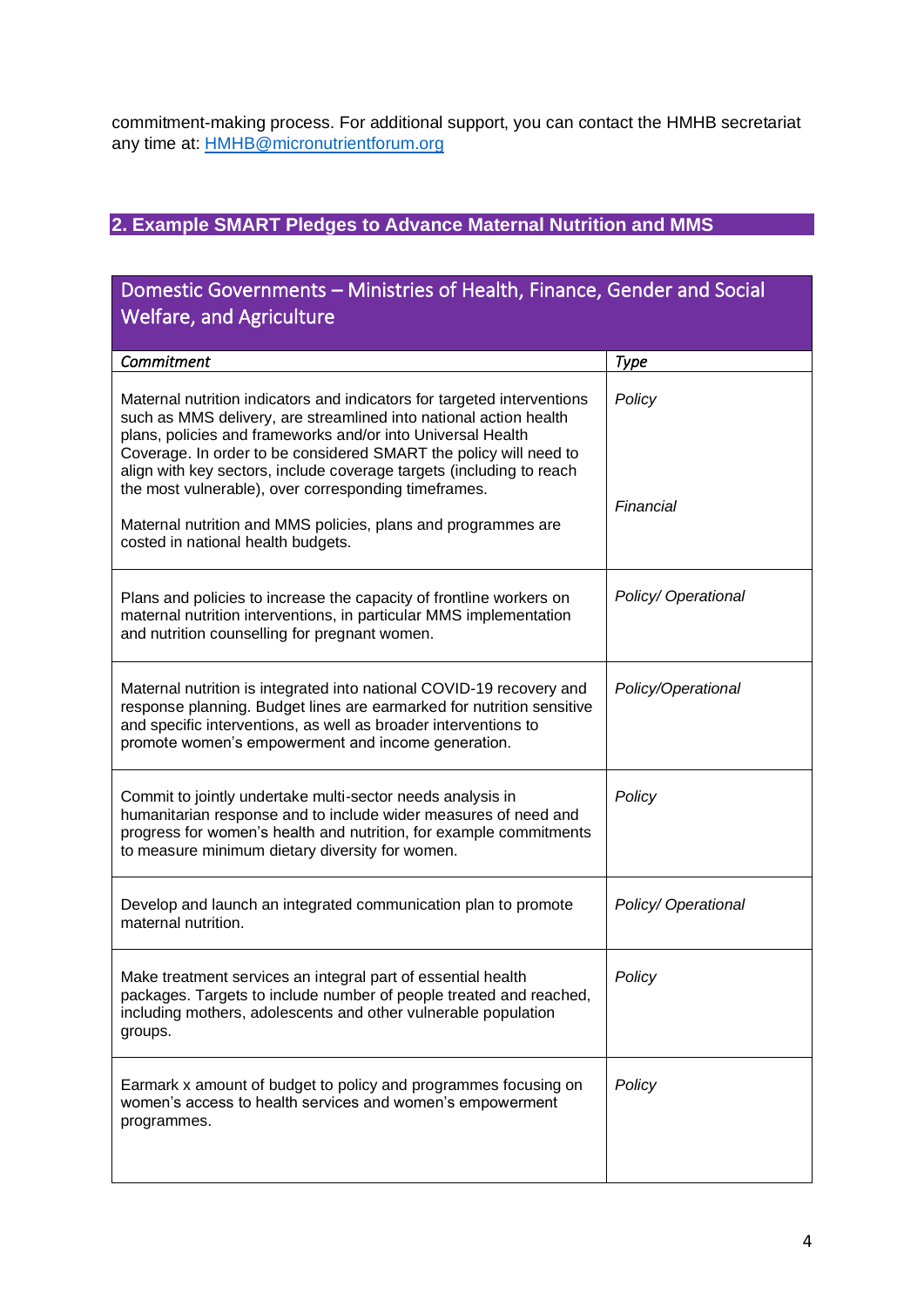| Policies and regulatory frameworks supporting IFA transition to MMS<br>to achieve full transition, reaching x women, over x years.                                                                                                                                             | Policy                |  |
|--------------------------------------------------------------------------------------------------------------------------------------------------------------------------------------------------------------------------------------------------------------------------------|-----------------------|--|
| X amount of national budget allocated for the transition from IFA to<br>MMS.                                                                                                                                                                                                   | Financial             |  |
| X amount in social behaviour change communication (SBCC) to<br>improve nutrition counselling, as well as the adherence and<br>compliance to MMS for pregnant women, including vulnerable<br>populations – reaching x people over x years with targets to reach                 | Financial             |  |
| vulnerable populations.                                                                                                                                                                                                                                                        | Policy                |  |
| Policy and regulatory environments incentivise low-cost high-quality<br>production of MMS, with the intention of reaching x women over x<br>years with targets to reach vulnerable populations.                                                                                |                       |  |
| Adopt and strengthen policies and enforceable legislation for gender<br>equality, including maternity protection policies (maternity and/ or<br>parental leave) and other workforce policies that promote gender<br>equality, such as breastfeeding policies at the workplace. | Policy                |  |
| X amount of budget earmarked to recruit and train skilled health<br>personnel to provide women with antenatal care during pregnancy<br>and skilled care during childbirth and in the post-partum period.                                                                       | Financial/Operational |  |

| <b>Donor Governments and Philanthropy</b>                                                                                                                                                                                                                                                                                                                              |                                      |  |  |
|------------------------------------------------------------------------------------------------------------------------------------------------------------------------------------------------------------------------------------------------------------------------------------------------------------------------------------------------------------------------|--------------------------------------|--|--|
| Commitment                                                                                                                                                                                                                                                                                                                                                             | Type                                 |  |  |
| Strengthen maternal nutrition and integrate MMS into social safety<br>net programmes and nutrition emergency response in fragile and<br>conflict affected states (FCAS).<br>X amount allocated to a flexible funding mechanism and contingency<br>budget to allow maternal nutrition interventions, in particular MMS, to<br>be delivered as part of a shock response. | Operational<br>Financial             |  |  |
| X amount of ODA funding for maternal nutrition and in particular<br>MMS implementation and scaling over x years, reaching x women.                                                                                                                                                                                                                                     | Financial                            |  |  |
| X amount to reduce maternal mortality rates by improving access to<br>antenatal care in pregnancy and increasing access to skilled care<br>during and after childbirth.                                                                                                                                                                                                | Financial, Policy and<br>Operational |  |  |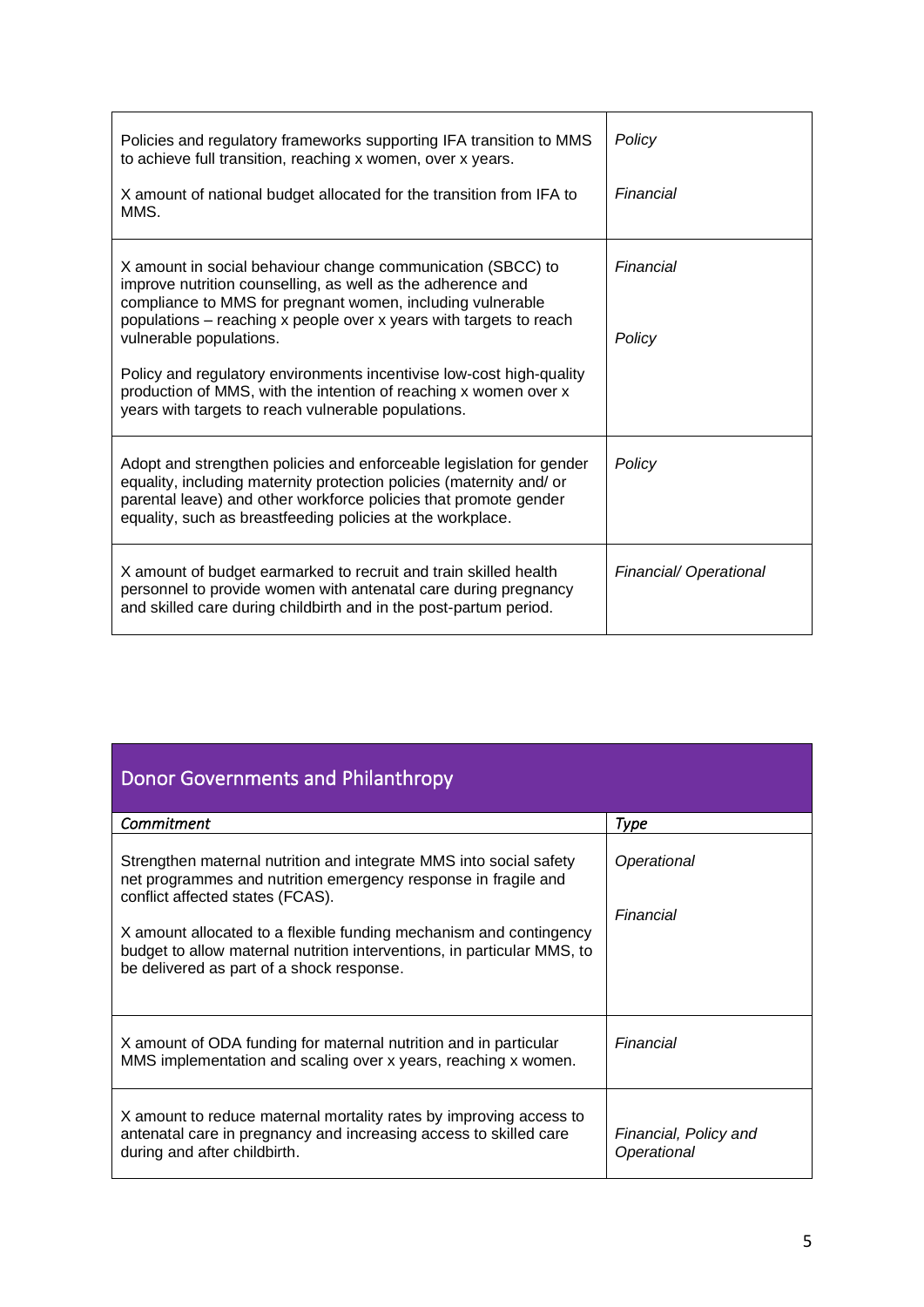| Increase access to quality health services for hard-to-reach<br>populations. This would include the adoption of responsive service<br>delivery models, for example nomadic mobile clinics.                                                             | Policy                                   |
|--------------------------------------------------------------------------------------------------------------------------------------------------------------------------------------------------------------------------------------------------------|------------------------------------------|
| X amount in MMS implementation research over x years. Commit to<br>plans to broadly and rapidly disseminate research findings.                                                                                                                         | Monitoring, reporting and<br>researching |
| Maternal nutrition is integrated into COVID-19 recovery and response<br>programming and funding.                                                                                                                                                       | Financial/Operational.                   |
| Commit to jointly undertake multi-sector needs analysis in<br>humanitarian response and to include wider measures of need and<br>progress for women's health and nutrition, for example commitments<br>to measure minimum dietary diversity for women. | Monitoring, reporting and<br>researching |

| Multilaterals and U.N. Agencies                                                                                                                                                                                                                                      |                       |  |
|----------------------------------------------------------------------------------------------------------------------------------------------------------------------------------------------------------------------------------------------------------------------|-----------------------|--|
| Commitment                                                                                                                                                                                                                                                           | <b>Type</b>           |  |
| Ensure technical assistance to governments to support strengthening<br>of maternal nutrition interventions through strengthening of the ANC<br>platform, in particular the development of country wide introduction<br>and scaling of MMS in national health system. | Operational           |  |
| Mobilise the U.N. system to end food insecurity, hunger and all forms<br>of malnutrition for adolescent girls and women by 2030.                                                                                                                                     | All                   |  |
| X amount for evidence based maternal nutrition interventions, in<br>particular MMS implementation and scaling over x years, reaching x<br>women.                                                                                                                     | Financial             |  |
| Maternal nutrition is integrated into COVID-19 recovery and response<br>programming and funding.                                                                                                                                                                     | Financial/Operational |  |
| X amount in maternal health and nutrition related assistance<br>integrated into scalable safety nets in geographies affected by<br>shocks, such as drought and conflict.                                                                                             | Financial             |  |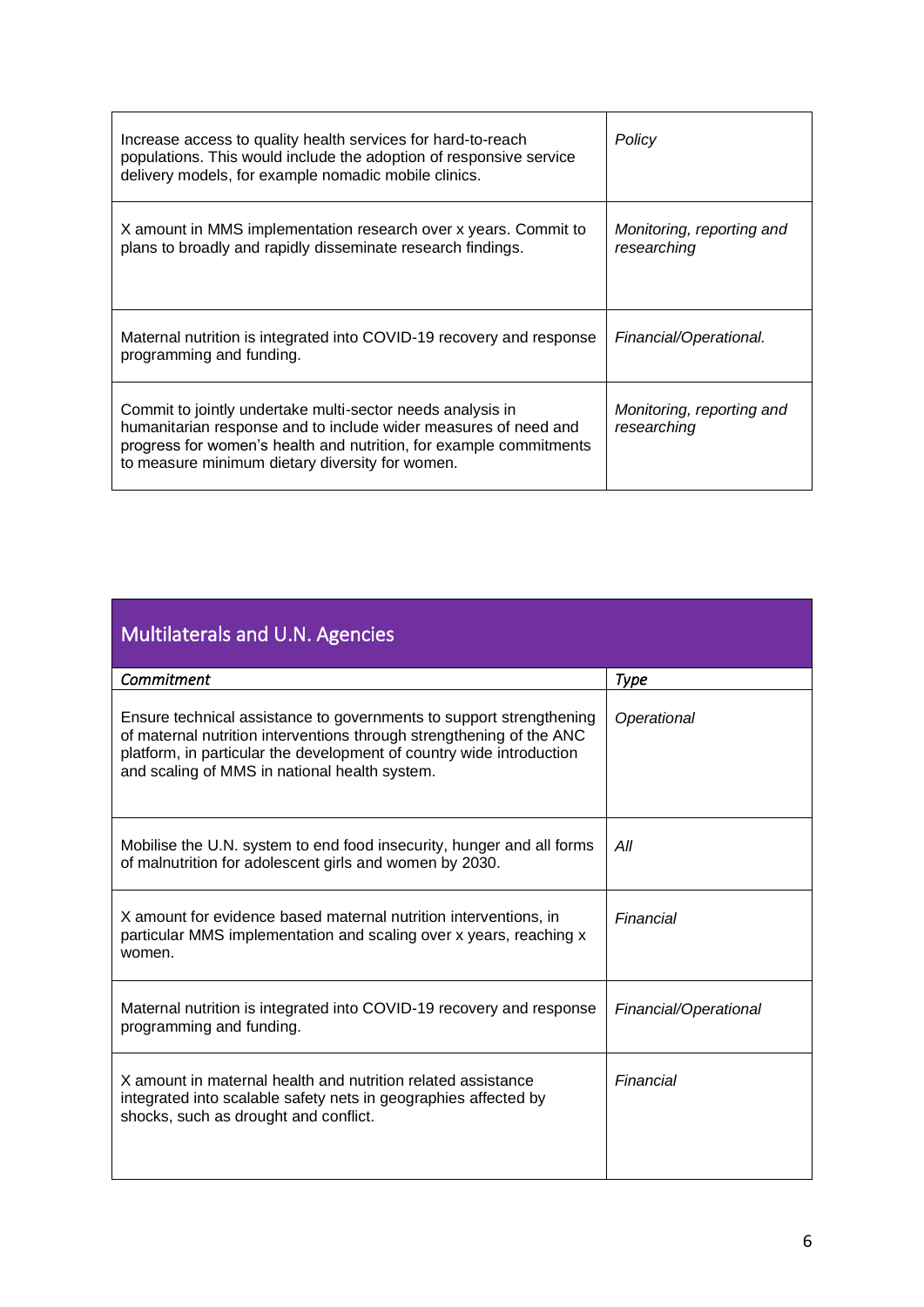| Provide internationally agreed standards for the numbers of<br>healthcare professionals needed for safe maternity care and<br>guidance on the skills needed at facility levels. | Policy      |
|---------------------------------------------------------------------------------------------------------------------------------------------------------------------------------|-------------|
| Invest in better data systems to track and monitor women's health<br>and nutrition, including the health, nutrition and dietary diversity of<br>adolescent girls.               | Operational |

| <b>Civil Society and Research Organizations</b>                                                                                                                                                                                                                                    |                                          |  |
|------------------------------------------------------------------------------------------------------------------------------------------------------------------------------------------------------------------------------------------------------------------------------------|------------------------------------------|--|
| Commitment                                                                                                                                                                                                                                                                         | <b>Type</b>                              |  |
| X amount in MMS implementation research over x years and commit<br>to open-source data agreements.                                                                                                                                                                                 | Monitoring, reporting and<br>researching |  |
| Provide nutrition treatment for adolescent girls and pregnant and<br>lactating women and provide micronutrient supplementation to<br>women.                                                                                                                                        | Operational                              |  |
| Advocate for countries to strengthen maternal nutrition interventions<br>and pursue coherent introduction and scaling of MMS through<br>national platforms and COVID-19 response plans and commit to<br>developing a transparent accountability mechanism to track<br>commitments. | Operational                              |  |
| X amount in community demand generation to increase uptake of<br>MMS by pregnant women by x% in x geographies over x years.                                                                                                                                                        | Operational                              |  |
| X amount in programmes to reduce gender-based violence, prevent<br>the incidence of child marriage, increase family planning coverage<br>and secure improvements in the quality, equity and gender<br>responsiveness of public services.                                           | Operational                              |  |
| X amount in interventions aimed at improving adolescent girl<br>nutrition. Interventions may include strengthening agency of<br>adolescent girls in dietary choices, positive body awareness and<br>preventing anemia in adolescent girls.                                         | Operational                              |  |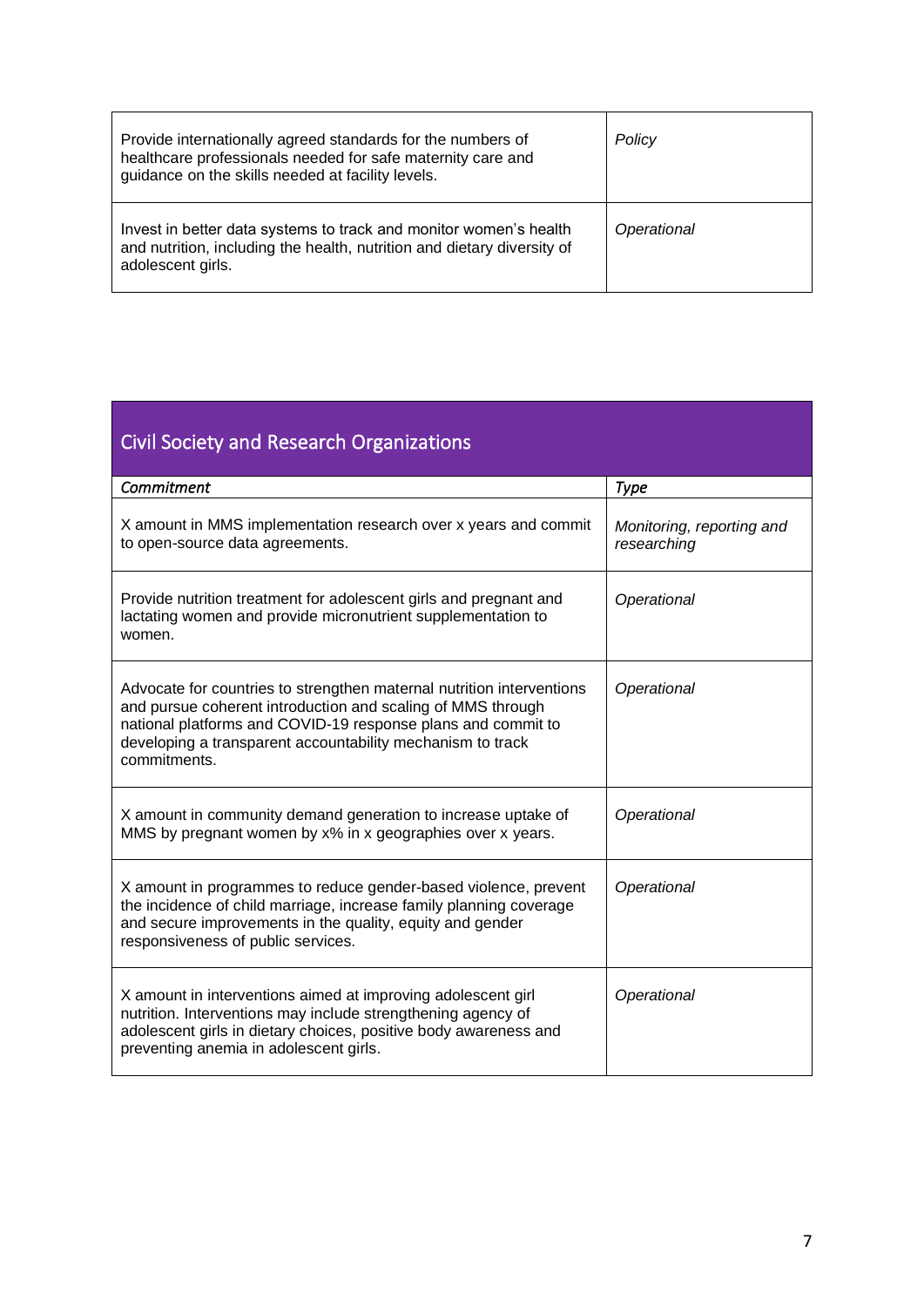| <b>Private Sector and Social Impact Investors</b>                                                                                                                                                                                                                                                                                                                                                                                               |             |  |
|-------------------------------------------------------------------------------------------------------------------------------------------------------------------------------------------------------------------------------------------------------------------------------------------------------------------------------------------------------------------------------------------------------------------------------------------------|-------------|--|
| Commitment                                                                                                                                                                                                                                                                                                                                                                                                                                      | <b>Type</b> |  |
| X amount in innovation and R&D to reduce manufacturing costs for<br>MMS at scale by x %.                                                                                                                                                                                                                                                                                                                                                        | Financial   |  |
| X amount in capacity development to support smaller domestic<br>businesses to develop high-quality, low-cost MMS quality-assured<br>manufacturing capacity. Targets to improve the affordability of the<br>product by x% in x years.                                                                                                                                                                                                            | Impact      |  |
| Commitments to foster competition in specialised nutritious food to<br>bring prices down - may include introducing fortified foods, fortified in<br>line with global recommendations in certain markets. Commitments<br>should be compliant with food-based dietary guidelines / nutrient<br>profiling models (available in all WHO regions). Special focus to be<br>given to reaching marginalised people and pregnant and lactating<br>women. | Impact      |  |
| Innovative financing mechanisms developed for MMS procurement to<br>multiply funding by x amount over x years.                                                                                                                                                                                                                                                                                                                                  | Financial   |  |
| X amount of innovation and implementation of Open Smart Register<br>Platforms to strengthen ANC delivery, monitoring and evaluation,<br>including improving adherence to MMS by pregnant women.                                                                                                                                                                                                                                                 | Impact      |  |
| Adopt and strengthen policies and enforceable legislation for gender<br>equality - including recruitment and advancement in the workforce,<br>equal pay for equal work, non-discriminatory approaches towards<br>care and family responsibilities.                                                                                                                                                                                              | Policy      |  |
| X amount in workforce nutrition policies and programmes to improve<br>the nutrition of workers. Implement paid maternity leave for 6 months<br>for all pregnant and lactating women and support for breastfeeding<br>mothers.                                                                                                                                                                                                                   | Policy      |  |
| Scale up the supplementation of fortified foods for adolescent girls,<br>through collaboration with NGO partners and government programs.                                                                                                                                                                                                                                                                                                       | Impact      |  |

ī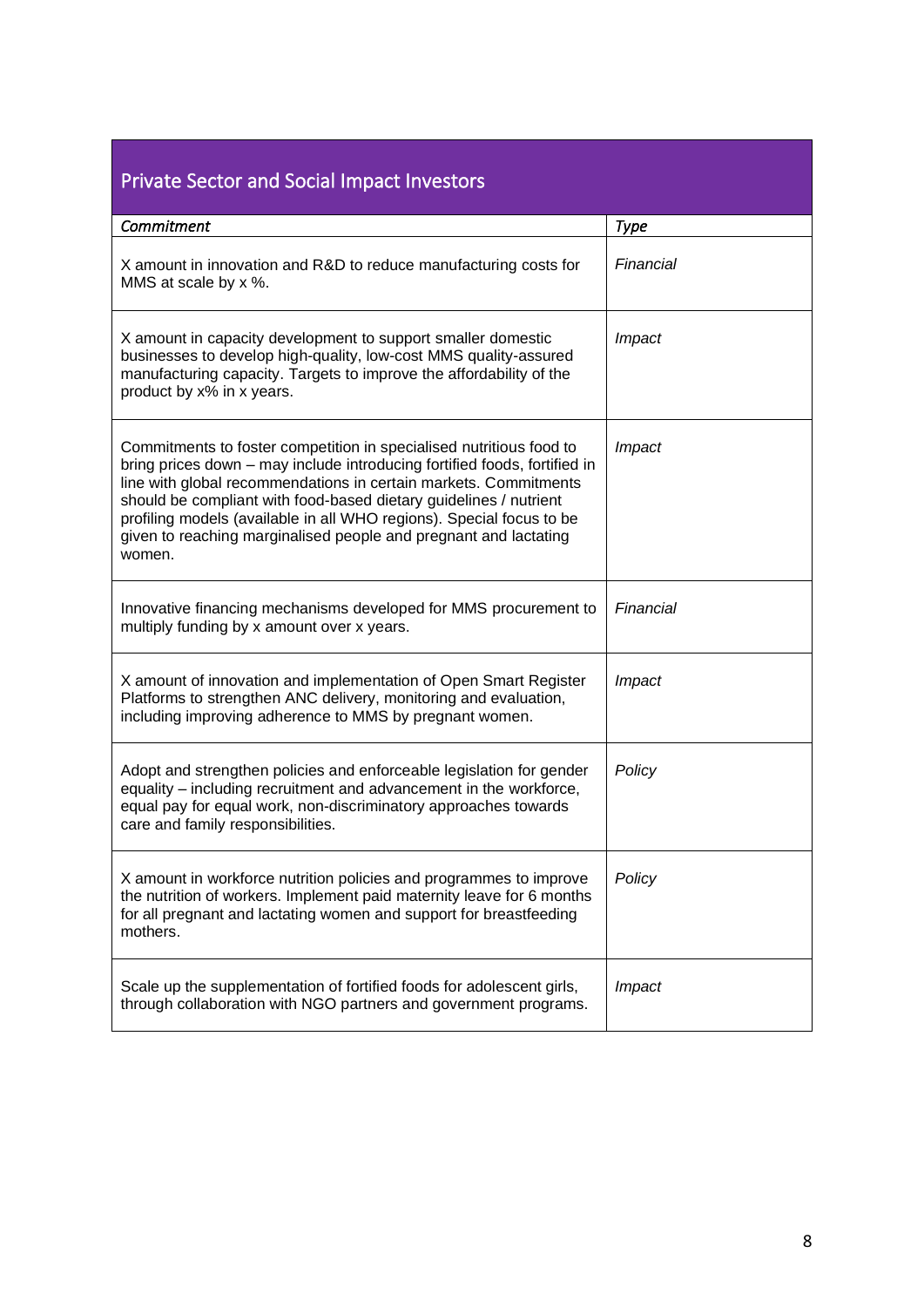#### **3. The Commitment-making Process**

The Nutrition for Growth [Registration Guide](https://nutritionforgrowth.org/wp-content/uploads/2021/03/GNR-N4G-Commitment-Registration-Guide_3.21.pdf) provides comprehensive guidance on the registration criteria for pledges. It includes explanation on the type of commitment: policy, financial; operational; monitoring; reporting and researching; and impact, alongside an overview of the Principles of Engagement and the steps for making a commitment, outlined below.



Beyond 2021, N4G commitments in the Compact will be recorded and tracked through the [Global Nutrition Report Commitment Tracker.](https://globalnutritionreport.org/resources/nutrition-growth-commitment-tracking/) This global data platform monitors progress on donor spending for nutrition specific and nutrition sensitive spend, as well as providing assessments on the progress of pledges made by other constituency groups. [The Access to](https://accesstonutrition.org/)  [Nutrition](https://accesstonutrition.org/) Index is also an important accountability tool to monitor commitments made by food and beverage companies.

Visit the [Nutrition For Growth Commitment-making page](https://nutritionforgrowth.org/make-a-commitment/) for access to additional resources and information. See Annex A, below, for the ten principles that have been developed through consensus and consultation with stakeholder groups. Annex B provides additional criteria for responsible business pledges.

## **4. Annex A N4G Principles of Engagement<sup>8</sup>**

| <b>N4G PRINCIPLES OF ENGAGEMENT</b> |                                            |    |                                             |
|-------------------------------------|--------------------------------------------|----|---------------------------------------------|
| - 1                                 | Be transparent about intentions and impact | 6  | Be cost-effective                           |
| $\sqrt{2}$                          | Be inclusive                               | -7 | Be continuously communicative               |
| $\overline{\mathbf{3}}$             | Be rights based                            | 18 | Act with integrity and in an ethical manner |
| $\sqrt{4}$                          | Be willing to negotiate                    | -9 | Be mutually respectful                      |
| 5                                   | Be predictable and mutually accountable    | 10 | Do no harm                                  |

<sup>8</sup> Taken from The Nutrition for Growth Registration Guide; https://nutritionforgrowth.org/wpcontent/uploads/2021/03/GNR-N4G-Commitment-Registration-Guide\_3.21.pdf